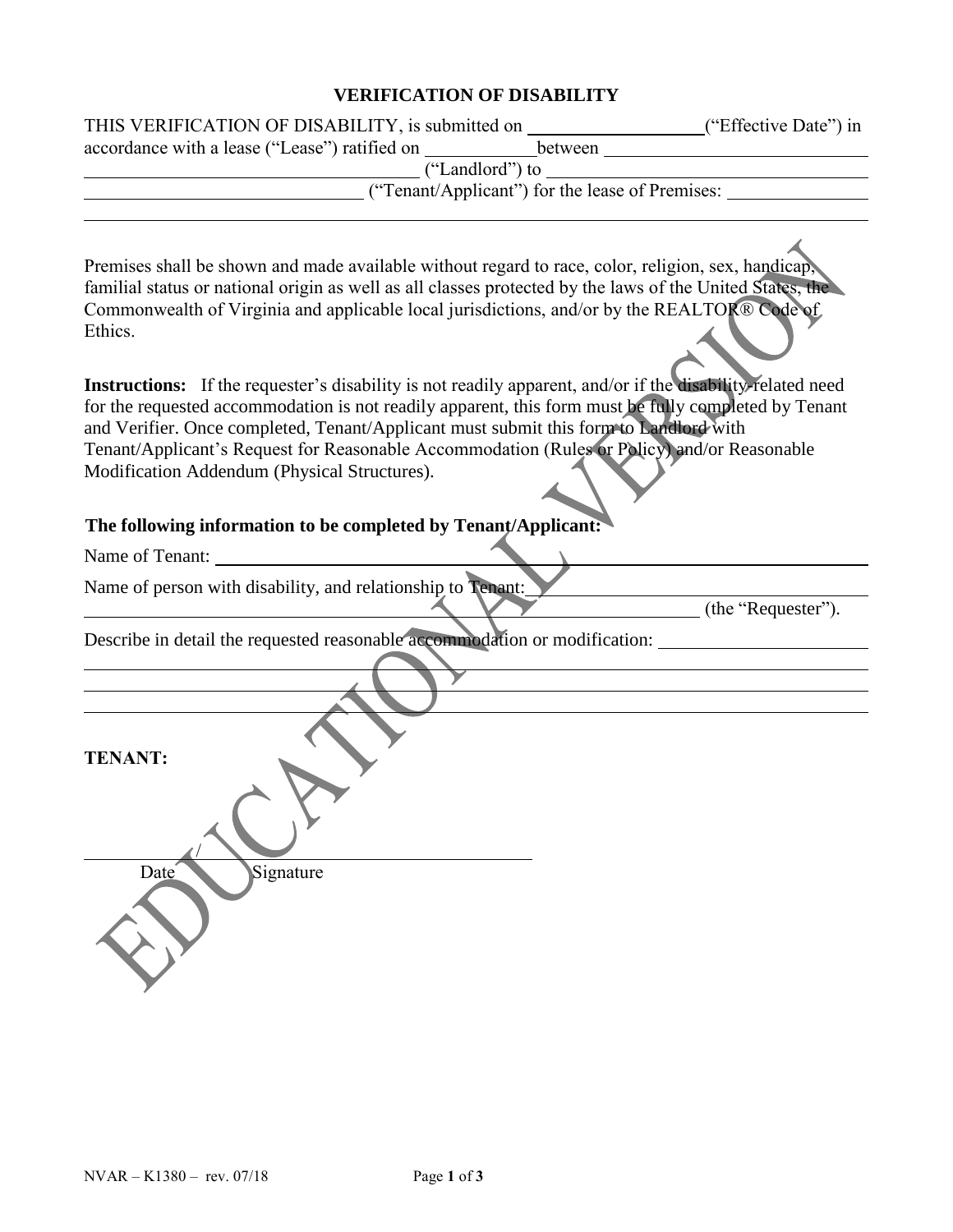## **THIS IS A TWO PAGE FORM**

## **BOTH PAGES MUST BE COMPLETED BY THE VERIFIER**

**The remainder of this form must be completed by a Verifier who has a therapeutic relationship**  with the Requester, which requires the provision of medical care, program care, or personal care **services in good faith, to the Requester\*, to verify the Requester's disability:**

| Firm Name or Practice Group: Phone: Phone:                                                                                                                                                                                               |                                                                                                                                                                                                                                                                                                                                                                                                                                                                                                                                  |
|------------------------------------------------------------------------------------------------------------------------------------------------------------------------------------------------------------------------------------------|----------------------------------------------------------------------------------------------------------------------------------------------------------------------------------------------------------------------------------------------------------------------------------------------------------------------------------------------------------------------------------------------------------------------------------------------------------------------------------------------------------------------------------|
|                                                                                                                                                                                                                                          |                                                                                                                                                                                                                                                                                                                                                                                                                                                                                                                                  |
| Describe the nature of your therapeutic relationship with the Requester:                                                                                                                                                                 |                                                                                                                                                                                                                                                                                                                                                                                                                                                                                                                                  |
| <u> 1980 - Johann Barn, mars ann an t-Amhain Aonaichte ann an t-Amhain Aonaichte ann an t-Amhain Aonaichte ann an</u>                                                                                                                    |                                                                                                                                                                                                                                                                                                                                                                                                                                                                                                                                  |
| Are you providing this Verification via on-line or telemedicine? $\Box$ YES OR D NO                                                                                                                                                      |                                                                                                                                                                                                                                                                                                                                                                                                                                                                                                                                  |
| applicable VA Board of Medicine guidance. Please complete the following:                                                                                                                                                                 | If you answered "Yes" to this question, you must be validly licensed in both your home state, as well in<br>the state where you provided medical services to the Requester (usually VA), in accordance with                                                                                                                                                                                                                                                                                                                      |
| State of License:                                                                                                                                                                                                                        |                                                                                                                                                                                                                                                                                                                                                                                                                                                                                                                                  |
| State of License where Services Provided:                                                                                                                                                                                                | License Number:                                                                                                                                                                                                                                                                                                                                                                                                                                                                                                                  |
| valid license as required by applicable law, pursuant to Virginia Code Section 54.1-111.<br>activities, have a record of such an impairment, or is the Requester regarded as having such an<br>impairment? $\square$ YES OR $\square$ NO | *Please note that it is unlawful in Virginia to practice a profession or occupation without holding a<br>Does the Requester have a physical or mental impairment that substantially limits one or more major life                                                                                                                                                                                                                                                                                                                |
| Requester's disability.                                                                                                                                                                                                                  | Fair housing guidance requires that the Requester be able to show the relationship between their<br>disability and the disability-related need for the requested accommodation or modification. Please<br>describe how the request described above is related to and will help ameliorate the effects of the<br>For reasonable accommodation requests for assistance animals, please complete the information below.<br>If this request is for more than one assistance animal, please attach additional sheet(s) answering this |
| question for each animal:                                                                                                                                                                                                                |                                                                                                                                                                                                                                                                                                                                                                                                                                                                                                                                  |
| Name of requested animal:                                                                                                                                                                                                                |                                                                                                                                                                                                                                                                                                                                                                                                                                                                                                                                  |

Type/Breed of requested animal: